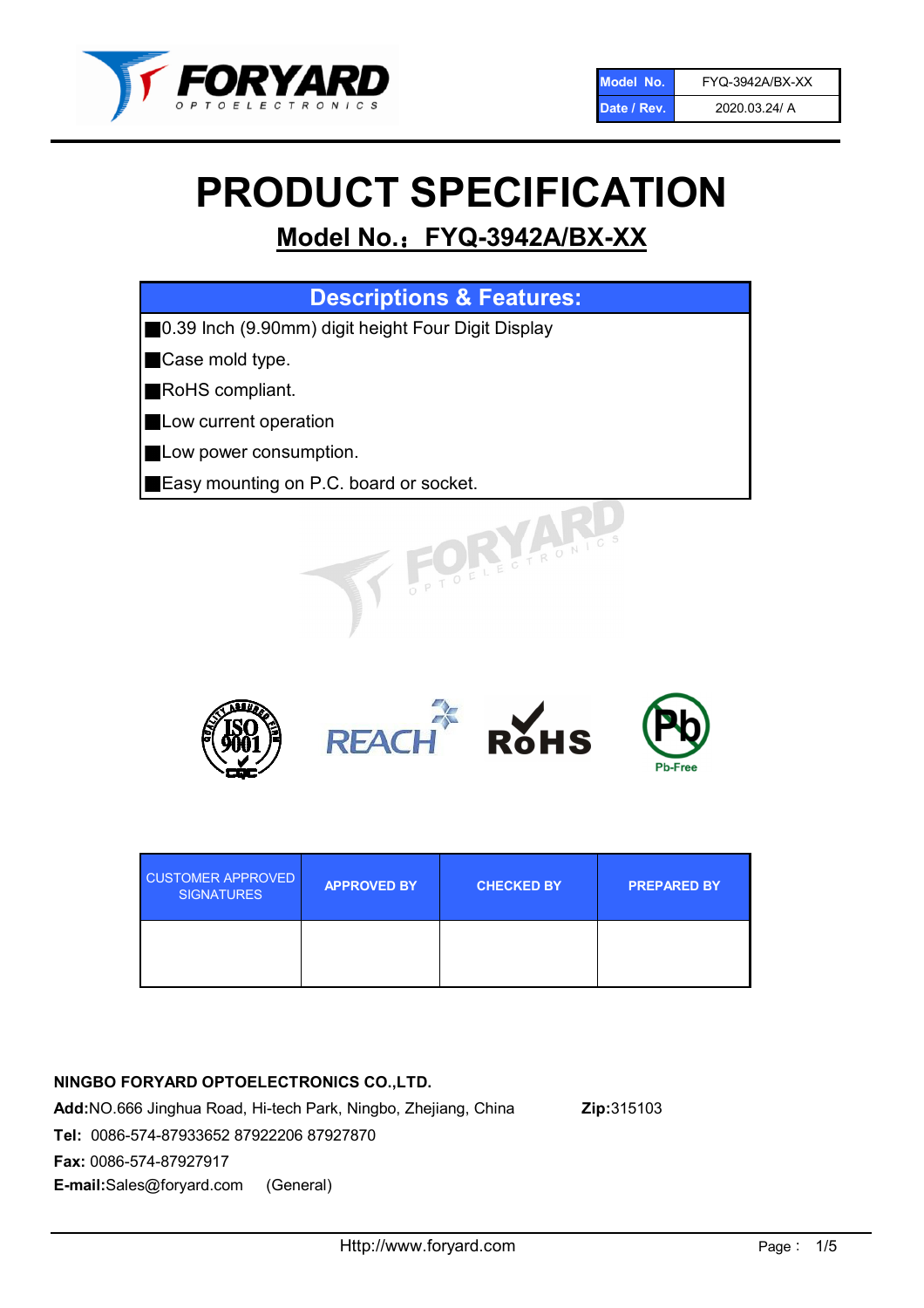

| Model No.   | FYQ-3942A/BX-XX |
|-------------|-----------------|
| Date / Rev. | 2020.03.24/ A   |

#### Model No.: FYQ-3942A/BX-XX

#### ■ -XX: REF Surface / Epoxy color

| Color<br><b>Number</b>     |                 |                           |             |                |
|----------------------------|-----------------|---------------------------|-------------|----------------|
| REF Surface Color  ○ White |                 | ○ Black  ○ Gray           | $\circ$ Red | IO Green       |
| Epoxy Color                | l ⊜ Water Clear | $\circ$ White $\circ$ Red | I⊖ Green    | $\circ$ Yellow |

#### ■ Mechanical Dimensions





Notes:

- 1. All pins are Φ0.45[.019]mm
- 2. Dimension in millimeter [inch], tolerance is ±0.25 [.010] and angle is ±1° unless otherwise noted.
- 3. Bending≤Length\*1%.
- 4.The specifications,characteristics and technical data described in the datasheet are subject to change without prior notice.
- 5.The drawing is different from the actual one, please refer to the sample.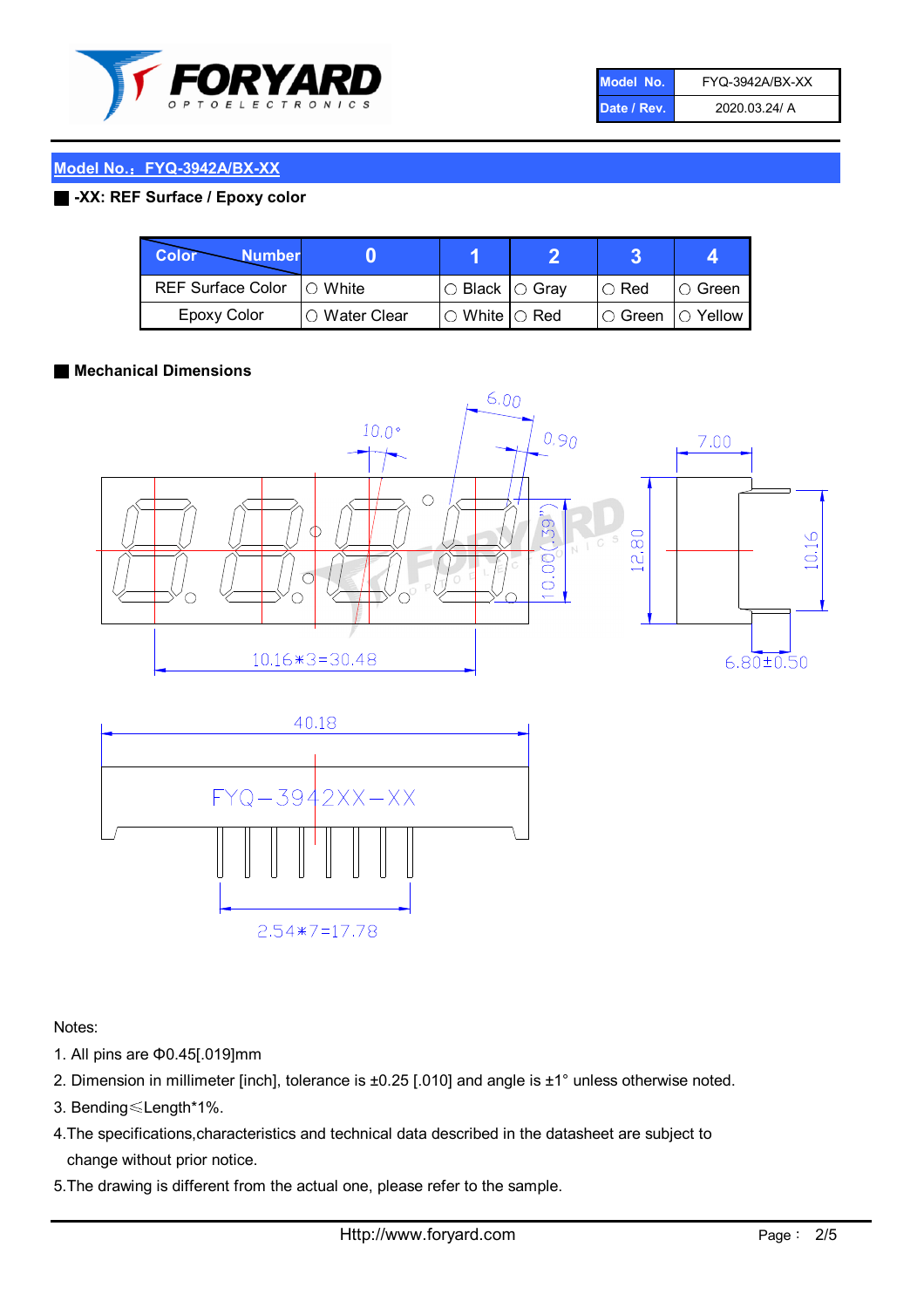

| Model No.   | FYQ-3942A/BX-XX |
|-------------|-----------------|
| Date / Rev. | 2020.03.24/ A   |

## Model No.: FYQ-3942A/BX-XX

## ■ All Light On Segments Feature & Pin Position





 $FYQ - 3942AX$ 



**FORT** CTRON

Common Cathode

FYQ-3942AX

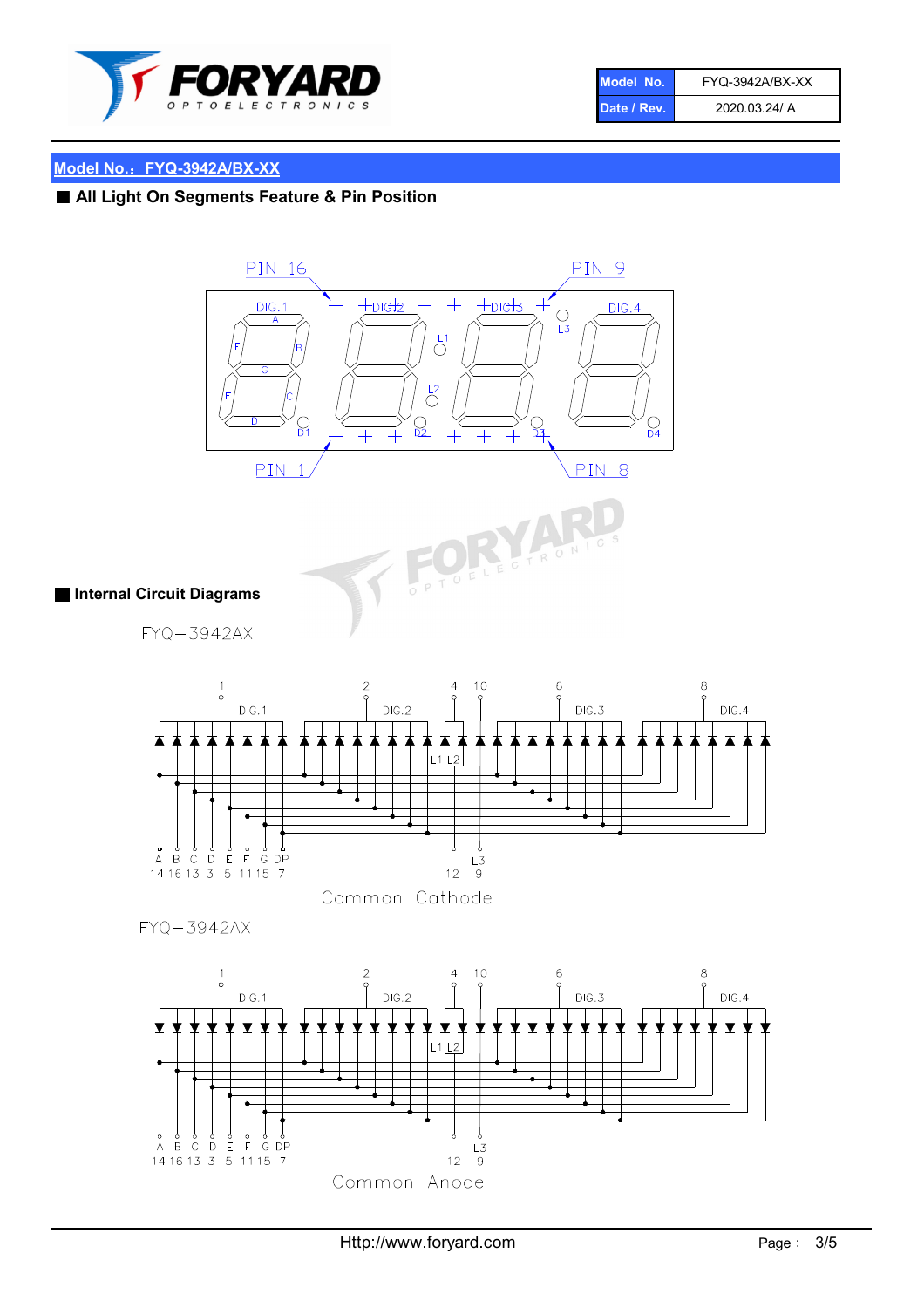

| Model No.   | FYQ-3942A/BX-XX |
|-------------|-----------------|
| Date / Rev. | 2020.03.24/ A   |

(Ta=25℃)

#### Model No.: FYQ-3942A/BX-XX

#### Absolute maximum

| solute maximum ratings       |               |                       |              |            | (Ta=25℃)    |
|------------------------------|---------------|-----------------------|--------------|------------|-------------|
| <b>Parameter</b>             | <b>Symbol</b> | <b>Test Condition</b> | <b>Value</b> |            |             |
|                              |               |                       | <b>Min</b>   | <b>Max</b> | <b>Unit</b> |
| Reverse Voltage              | VR            | $IR = 30$             | 5            |            |             |
| <b>Forward Current</b>       | IF            |                       |              | 30         | mA          |
| Power Dissipation            | Pd            |                       |              | 100        | mW          |
| <b>Pulse Current</b>         | Ipeak         | Duty=0.1mS,1KHz       |              | 150        | mA          |
| <b>Operating Temperature</b> | Topr          |                       | $-40$        | $+85$      | °C          |
| Storage Temperature          | Tstr          |                       | -40          | $+85$      | °C          |

#### ■ Electrical-Optical Characteristics

#### ● Color Code & Chip Characteristics:(Test Condition:IF=10mA)

Typ Max S | Hi $\textsf{Red}$  | AlGaInP | 660nm LE 20nm | 2.00 | 2.50 D | Super Red | AIGaAs/DH | 650nm | 20nm | 2.00 | 2.50 E | Orange | GaAsP | 625nm | 35nm | 2.00 | 2.50 A | Amber | GaAsP | 610nm | 35nm | 2.00 | 2.50 Y | Yellow | GaAsP | 590nm | 35nm | 2.00 | 2.50 G Yellow Green AIGaInP | 570nm | 10nm | 2.00 | 2.50 3.00 3.80 3.00 3.80 W | White | InGaN/GaN | X=0.29,Y=0.30 |CCT:9500K| 3.00 | 3.80 UHR Ultra Hi Red  $\vert$  AIGaInP  $\vert$  640nm  $\vert$  20nm  $\vert$  2.00  $\vert$  2.50 UR | Ultra Red | AlGaInP | 635nm | 20nm | 2.00 | 2.50 UE Ultra Orange | AIGaInP | 625nm | 20nm | 2.00 | 2.50 UA Ultra Amber | AIGaInP | 610nm | 20nm | 2.00 | 2.50  $UV$  Ultra Yellow  $\vert$  AlGaInP  $\vert$  590nm  $\vert$  20nm  $\vert$  2.00  $\vert$  2.50  $\text{UG}$  Ultra Yellow Green | AIGaInP | 570nm | 30nm | 2.00 | 2.50 PG Pure Green | InGaN | 520nm | 36nm | 3.00 | 3.80 30nm 3.00 3.80 30nm 3.00 3.80 10~20 Standard brightness Forward Voltage(VF) Unit:V 15~30 10~20 10~20 625nm GaAsP 590nm **Emitting Color Dice Material** 10~21 610nm Luminous **Intensity** (Iv) Unit:mcd AlGainP 660nm GaAsP GaAsP AlGaAs/DH **Spectral** Line halfwidth (∆λ1/2) Peak Wave Length $(\lambda_{\rm P})$ UB 460nm 635nm AlGaInP AlGaInP AlGaInP InGaN/GaN AlGaInP | 570nm | 10nm | 2.00 | 2.50 | 10~20 30~105 30~135 460nm 520nm Ultra brightness **AlGaInP** AlGaInP 60nm AlGaInP 640nm Segment-to-Segment Luminous Intensity ratio(Iv-M) 1.5:1 610nm 9~20(mw) 350~450 470nm 120~180 120~180 Ultra Blue InGaN/GaN 9~20(mw) 20~50 570nm | 30nm | 2.00 | 2.50 | 20~60 470nm 590nm InGaN/GaN B Blue I InGaN 40~85 60~120~180 40~70

#### Note:

1.Luminous Intensity is based on the Foryard standards.

2.Pay attention about static for InGaN